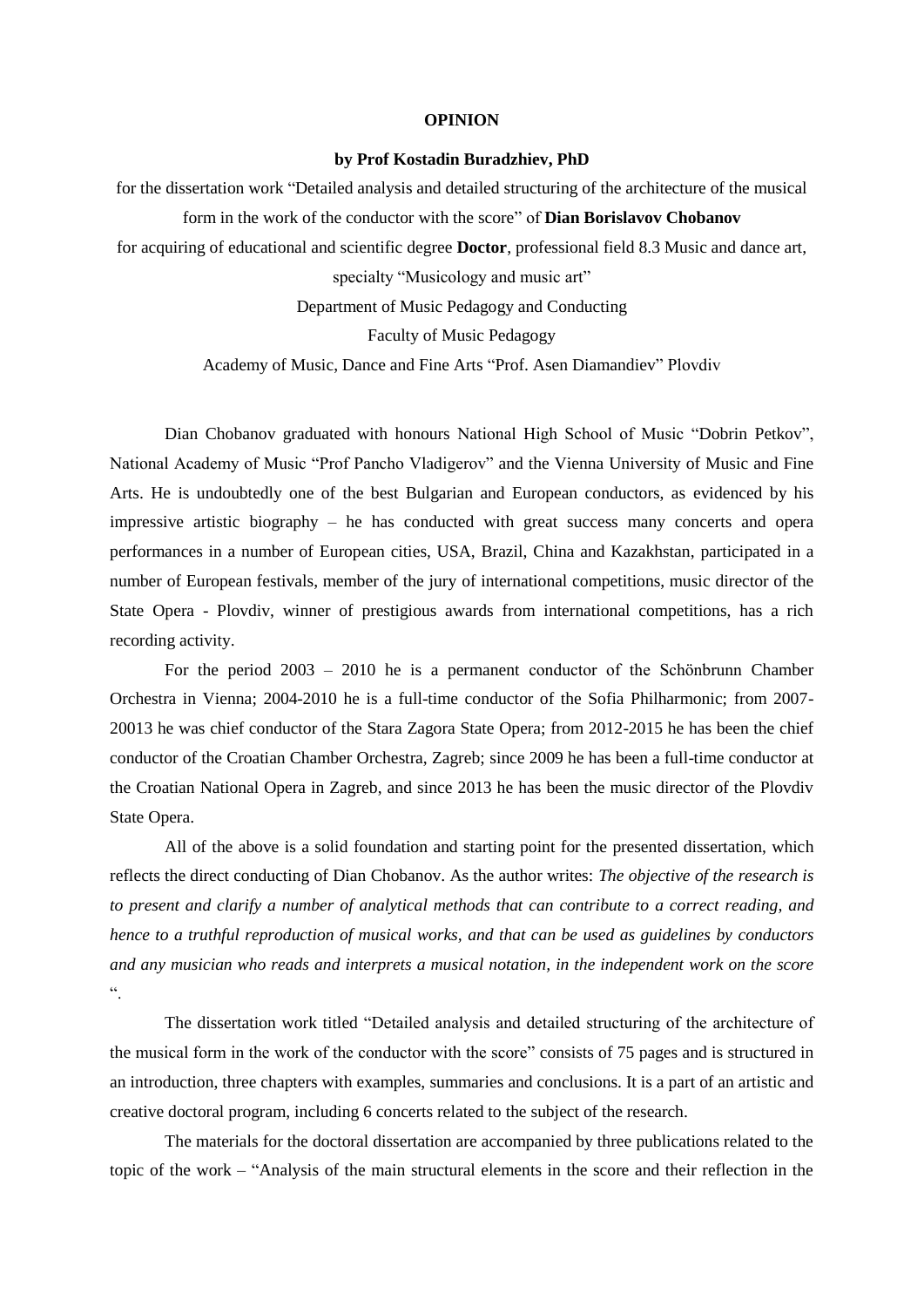conductor's interpretation"; "Conducting solutions of polymetric structures in the ballet *Pandora"*; "Multilayer microstructural analysis. Microstructural hierarchies. Musical Geometry", which clearly reflect the scientific research of the candidate, as well as specific decisions in the interpretation of musical works.

The first chapter of the work examines in detail and chronologically the works of philosophers from different eras. The author examines the relationship between volume-sound, pictorial-spatial, acoustic-musical, music-mathematics-architecture, and modern audio technologies are also presented.

The second chapter of the paper, entitled "Binary Code" introduces us to the binary system and the possibility of using and analyzing musical works. Drawing on the works of Ratz, Oswald, Goethe, Hershkovitz, Lendvai, Kurt and Swarovski, Dian Chobanov presents his scientific approach to binary deduction and induction of musical matter with relevant examples, analyzes and presented graphic images.

In this main chapter of the work, the connection of music with architecture, with geometry, with informatics, with binary systems and the use of a binary method for musical analysis is of essential interest. Dian Chobanov reveals to us how he reads each score, for its correct interpretation, for deciphering the musical form on a micro and macro level. Referring to different philosophical works, he discusses different relationships – music-mathematics; music-geometry; music-architecture, makes analyses and presents the scientific contributions of the work. The Binary Method proposed by the author is a new, universal approach to the musical work and its interpretation. Thus, connecting his conducting, artistic and pedagogical experience, through his dissertation Dian Chobanov presents a streamlined scientific work for effective analytical work of the conductor on the score.

The third chapter discusses an important problem in music, namely the musical transition "as a *process* and an organic component of a musical whole, not as a musical-theoretical abstraction". Hence the decisive role of the conductor in mastering the transitional processes in opera and symphonic works. Based on the research of Nikolaus Harnoncourt, Helmut Breidenstein, Josef Riepl, Simon Sechter, W. J. Alanbrock, with similar musical examples, the author analyzes tempo and proportional specifics of Viennese Classicism, related to the phenomena of virtual tempo change, chameleon modulation and acceleratio mensurale, basic traditional and tempo proportions inherited from the Renaissance and based on a number of examples from different works, Dian Chobanov analyzes different tempo conducting problems.

I fully support the conclusions made and the contributions of Dian Chobanov's dissertation work.

As a regular attendee of the shows and concerts of the State Opera – Plovdiv and from our joint participations, I have direct observations on the work of this exceptional conductor. The exact conductor's gesture, the precision in the work on each score, on each detail of it in search of the "written between the lines", is also confirmed by the magnificent performances of works by different composers and eras, and by the presented theoretical development, which can be used as a starting